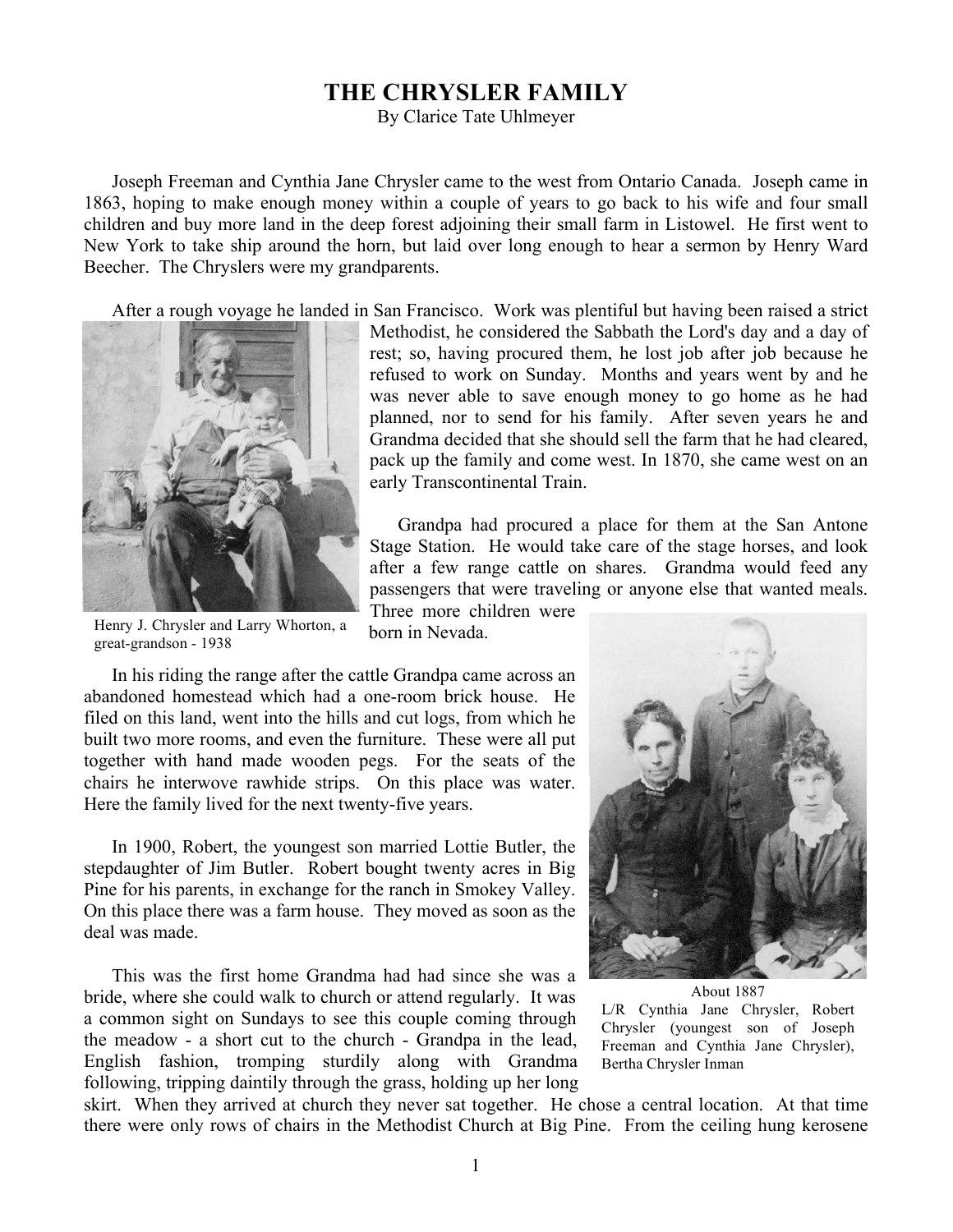lamps on which yellow jackets often clung, and sometimes fell. Grandma sat on the front row, to the left. She had been deaf for half her life time and wore around her neck a hearing tube, on one end of which was a speaking horn, on the other a piece to fit into her ear. She would sit with this in place with the horn end toward the pulpit. An expression of utmost serenity would light her face. Whether she could hear anything the pastor said or not, she had the satisfaction of trying.

On the farm Grandpa had a fair-sized orchard, a vineyard, a large garden plot, a corn field and enough alfalfa for his own milk cows, horses, a couple of calves a year and some to trade or sell. He kept hogs as well and Grandma had chickens, turkeys, and sometimes ducks and geese. Besides drying apples, Grandpa dug a root cellar where they kept bins of fresh apples, carrots, parsnips, cabbage, onions and turnips. He made sauerkraut each fall, cured pork, and made sausage which was put down in crocks of lard. Grandma made crocks of jams and preserves, pickles and relishes. Whenever fruit was ripe, their daughters came to help cut and dry it. It was spread on sheets on the roof and had to be turned occasionally. In addition to everything else Grandma always had an abundant, old fashioned flower garden. She also kept several hives of bees.

Family gatherings at Grandpa's were frequent. I have seen as many as thirty-five people around their tables. Two of their daughters had preceded them to Big Pine, and one came about the time they did all with growing families, and some with grandchildren. Their youngest daughter was a widow, so had to find work wherever she could. She left her daughter with them during the school terms.



Chrysler Family at Old Smokey Valley home – circa 1899 L/R (back row): Robert McDonald, Bertha Chrysler Inman, George M L/R (front row): Freeman, Dorothy Inman, Jane Crowell Chrysler

Grandpa had one habit that he kept all of his life: reading the Scriptures after breakfast each morning. The meal would begin with his saying a silent "Grace" with his hand over his closed eyes. As soon as the meal was finished - no matter who was present - he took the Big Book from its shelf behind him. With a stern look around the table, indicating that he expected silence, he chose a chapter and read aloud. That over, the day's work began.

Having lived so many years so far from people, their social life was mostly the things they did with their own

family. They both had strong political views, and Grandpa religiously exercised his right to vote, as most naturalized citizens do (one thing that Grandma never was able to do, as women's voting rights came after her death.) They attended day time church functions, and Grandma loved to dress up in her Sunday finest and go with her daughters to other affairs, even though she could not hear. Grandpa considered things not having to do with work, a waste of time.